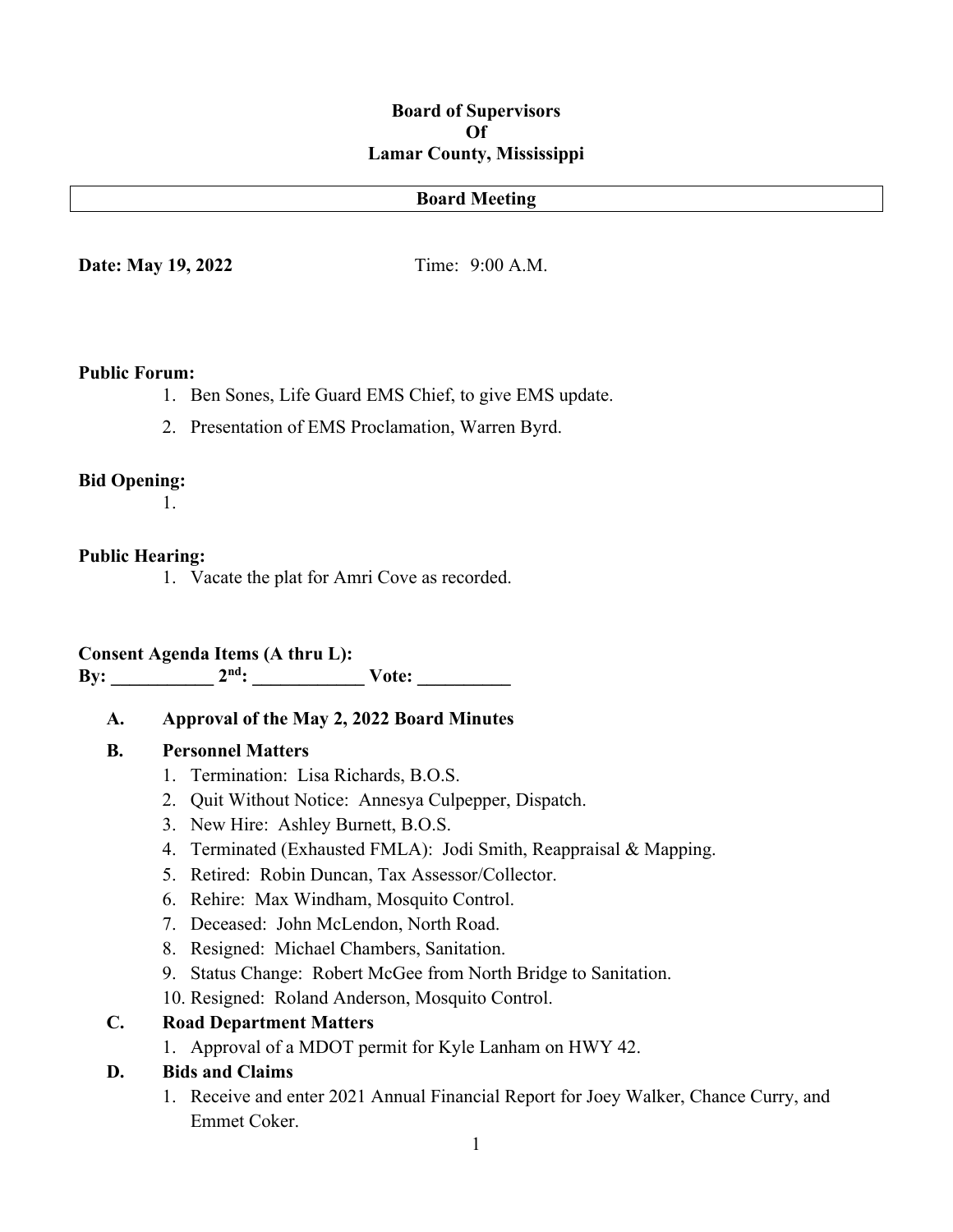- 2. Approval of the IMG College Sponsorship agreement for the University of Southern Mississippi in the amount of \$22,000 per contract year for the term 07/01/2022 through 06/30/2022.
- 3. Approval to pay the lawful expenses for Jacqueline Pierce to attend the SHRM Annual Conference & Expo June 12-15, 2022 in New Orleans, LA.
- 4. Approval to transfer \$3,805.32 from Sanitation to County Wide Road for work performed by the Road Dept.
- 5. Approval to transfer \$74.16 from Courthouse Maintenance to County Wide Road for work performed by the Road Dept.
- 6. Approval to transfer \$72.29 from Coroner to County Wide Road for work performed by the Road Dept.
- 7. Approval to transfer \$65.67 from Planning Dept. to County Wide Road for work performed by the Road Dept.
- 8. Approval to transfer \$524.92 from Parks & Recs/Multi-Purpose to County Wide Road for work performed by the Road Dept.

## **E. School Board Matters**

- 1. Order approving rental consideration set in  $16<sup>th</sup>$  section lands in Lamar County for Heather Saucier.
- 2. Order approving rental consideration set in  $16<sup>th</sup>$  section lands in Lamar County for Alayne Harbour Purser.
- 3. Order approving rental consideration set in 16<sup>th</sup> section lands in Lamar County for John Williamson, Adrianna Williamson, and Cathy Reeves.

## **F. Sheriff Department Matters**

- 1. Rate Change: Shelby Culpepper, Corrections.
- 2. Rate Change: Breanne Neary, Corrections.
- 3. Rate Change: Justin Rodgers, Corrections.
- 4. Rate Change: Tylan Andrews, Corrections.
- 5. Rate Change: Haley Burger, Corrections.
- 6. Approval to reimburse Investigator Michael Wahl \$62.06 for plain clothing from Sheriff's clothing allowance for plain cloths officers (State Statue 19-25-13).
- 7. Approval for K-9 Officers Lt. Patterson and Humphrey to make an emergency trip on May 5-11, 2022, to the K-9 Narcotic/Patrol in Abbeville, LA to observe and choose a K-9. (Nunc pro tunc).
- 8. Approval for Officer Gonzalez to attend the Standardized Field Sobriety Training in Laurel, MS on June 14-16, 2022 at the Laurel Police Training Center. There will be no cost to the County.
- 9. Approval for Officer Kittrell and Craft to attend the MLEOA Conference in D'Iberville, MS on June 12-16, 2022.
- 10. Rate Change: Breman Miller, Corrections.
- 11. Termination: Bradley Weathers, Sheriff Administration.
- 12. Approval to accept the reverse auction bid from Axon Enterprise, Inc for 60-multi shot weapons.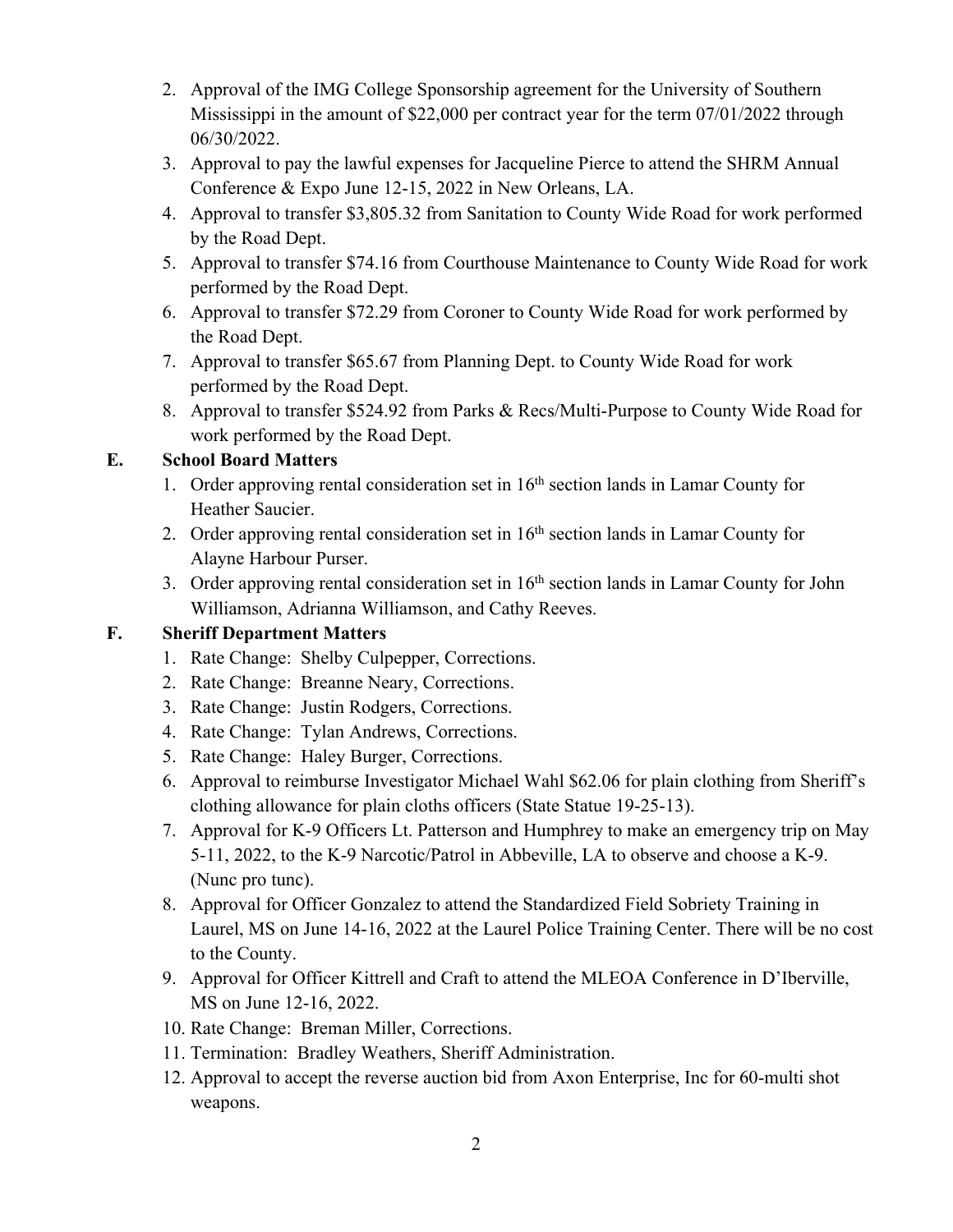- 13. Approval to purchase 60-multi shot weapons from Axon Enterprise, Inc in the amount of \$208,800.03
- 14. Status Change: Shaina Culpepper from COSSAP Abuse Program to Corrections.
- 15. Status Change: April Stampley from Corrections to COSSAP Abuse Program.
- 16. Rate Change: Michael Morris, Corrections.
- 17. Rate Change: Anthony Netto, Corrections.
- 18. Approval to purchase of 1 Dual Purpose Police Canine in the amount of \$16,500.00 along with continual training quarterly for three team in the amount of \$525.00, from United States K-9 Unlimited, LLC in Abbeville, LA.

## **G. Planning Matters**

1. Approval to correct the minutes from the from the February 7, 2022, Board minutes regarding the approval of Jackson Square Subdivision. This allows for the correction of two minor errors. The errors involve a PPIN number and an interior survey line.

#### **H. Fairground/Parks & Recreation Matters**

1.

- **I. Fire Coordination Matters**
	- **1.**

## **J. Additional Matters**

- 1. Approval of EMS Week Proclamation.
- 2. Approval of National Police Week Proclamation.

## **K. Inventory Matters**

- 1. Approval of the attached asset deletion list as submitted and dispose of as indicated on the attached inventory deletion form.
- 2. Approval of the attached asset transfer list as submitted.

## **L. Tax Collector/Assessor Matters**

- 1. Approval of changes in Assessments per attached as submitted by the Tax Collector/Assessor.
- 2. Approval of changes in Homestead per attached as submitted by the Tax Collector/Assessor.
- 3. Approval of Tax Sale Cancellations per attached as submitted by the Tax Collector/Assessor.
- 4. Approval of the surrender of old vehicle tags per attached as submitted by the Tax Collector/Assessor.
- 5. Receive and enter the attached fully executed Fee-In-Lieu agreement for MS Solar 4, LLC solar panel project. This project is in District 5.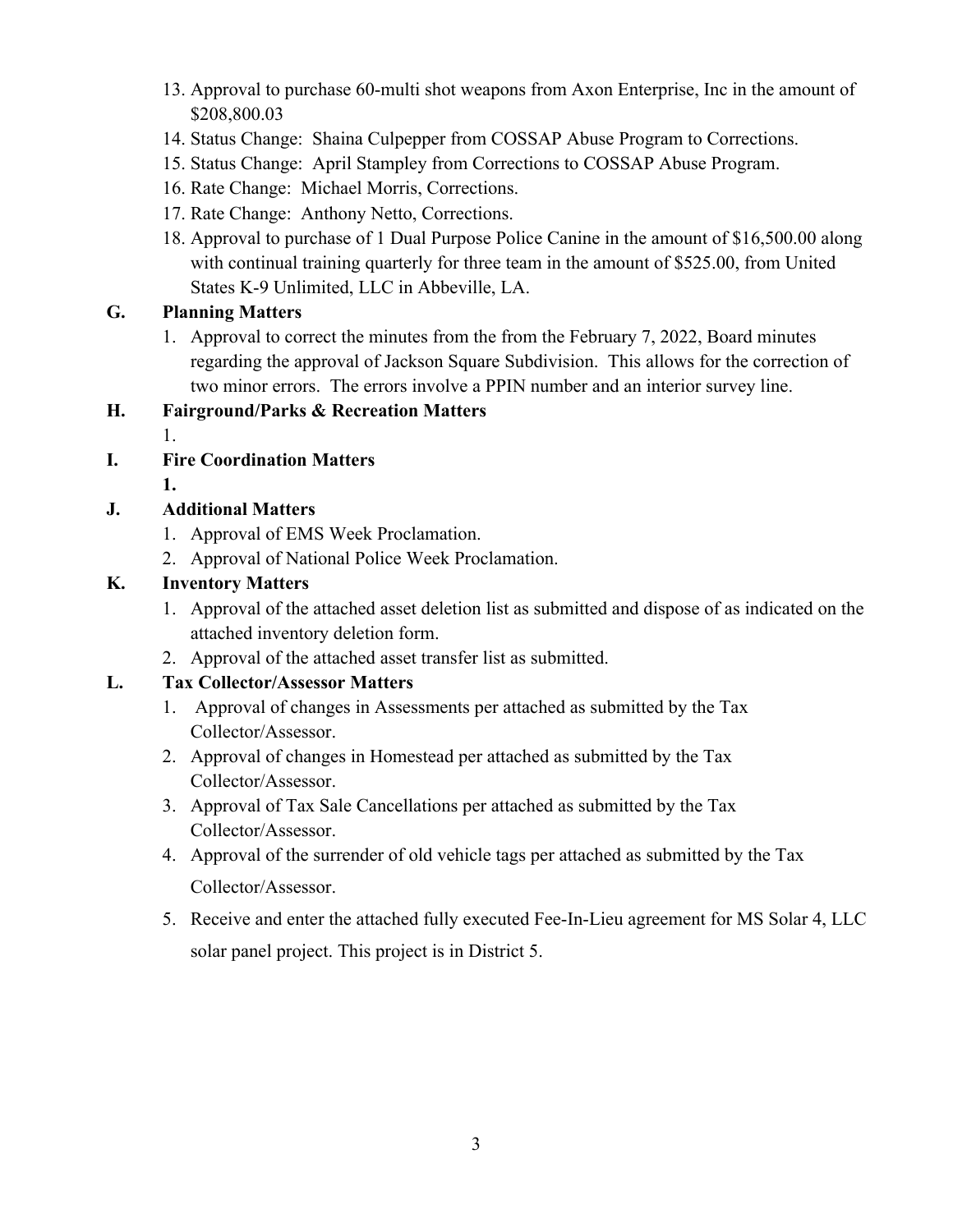#### **Business Matters/Discussion Agenda Items:**

## **M. Planning Matters**

- 1. Request for public hearing to be set for the clean-up property of certain property under statue 19-5-105 of the MS Code Annotated. Describe as having a physical address of 1331 Old Hwy 24 Sumrall, MS 39482. Where there is a PPIN 13586 is in District 4.
- 2. Approval of the finding that on the plat edit of a Scrivener's error for Englewood Ph II filed in September 2021 is needed. The company name of the signer for Lot B-1 was inadvertently left off in the Owners Certificate.
- 3. Approval for the Chancery Clerk to add by hand the following verbiage to the owner certificate for Lot B-1 of Englewood PH II plat. "Managing Member, Englewood Properties, Inc."
- 4. Approval of the final plat for Amri Cove subdivision. This plat replaces the vacated plat abandoned prior. (Must be held delayed until after Public Hearing vacating original plat.)

## **N. County Engineer Matters**

- 1. Approval to set a public meeting for Project STP-0037-00(032) LPA/107856-701000, on Weathersby Road and Oak Grove Road roundabout.
- 2. Approval to obtain a consultant to perform a "Social and Economic Impact Study" for project STP-0037-00(32) LPA roundabout due to structure and relocation impacts.
- 3. Approval of the Board of Supervisors to retain The Walker Associates, Engineers-Planners Designers, PLLC as Engineer, to perform a construction phase engineering service for Project STP-8775-00(001) LPA, with these costs to be paid locally and all federal funds available to Lamar County to be applied to actual construction of the project. Approval is also given for the Board President to act as the client LPA officer for Lamar County with authority to sign all documents for this project.
- 4. Approval of subcontracts on the Plantation Drive extension project as follows: Warren Paving – Asphalt Paving, RJM McQueen – Curbing, JM McCool – Striping and Signing.
- 5. Approval of a Supplemental Agreement State Aid Project No: LSBP-37(14) with T.L. Wallace, Inc for the installation of size 57 stone in place of 610 stone.

## **O. Bids and Claims**

- 1. Approval to advertise county resources in accordance with the Mississippi §17-3-1 in the amount of \$1,860 for Sponsorship of The Lamar County Historical Society Commemoration of unknown victims of the 1908 Purvis Tornado. To be paid equally from Parks and Recreation Funds 010, 012, 013, 014 and 015.
- 2. Approval to accept the Total Base Bid of \$882,450,000 and the Add Alternate No. 2 Bid of \$124,445,000 from Stewart Development, LLC as the lowest and best bids for the Sheriff's Annex/Covid Relief Center/Voting Precinct.

## **P. Additional Matters**

- 1. Update on the FY '23 Budget Timeline via handout.
- 2. Department Head meeting for FY '23 Budget will be held June  $2<sup>nd</sup>$  at 10:00 a.m. in the Board Room.

## **Q. Under Advisement**

1. Consideration of acceptance of street request by The Oaks Subdivision, LLC, Owner/Developer of Power Lane Commercial Complex. The commercial street is east of and adjacent to Power Lane.